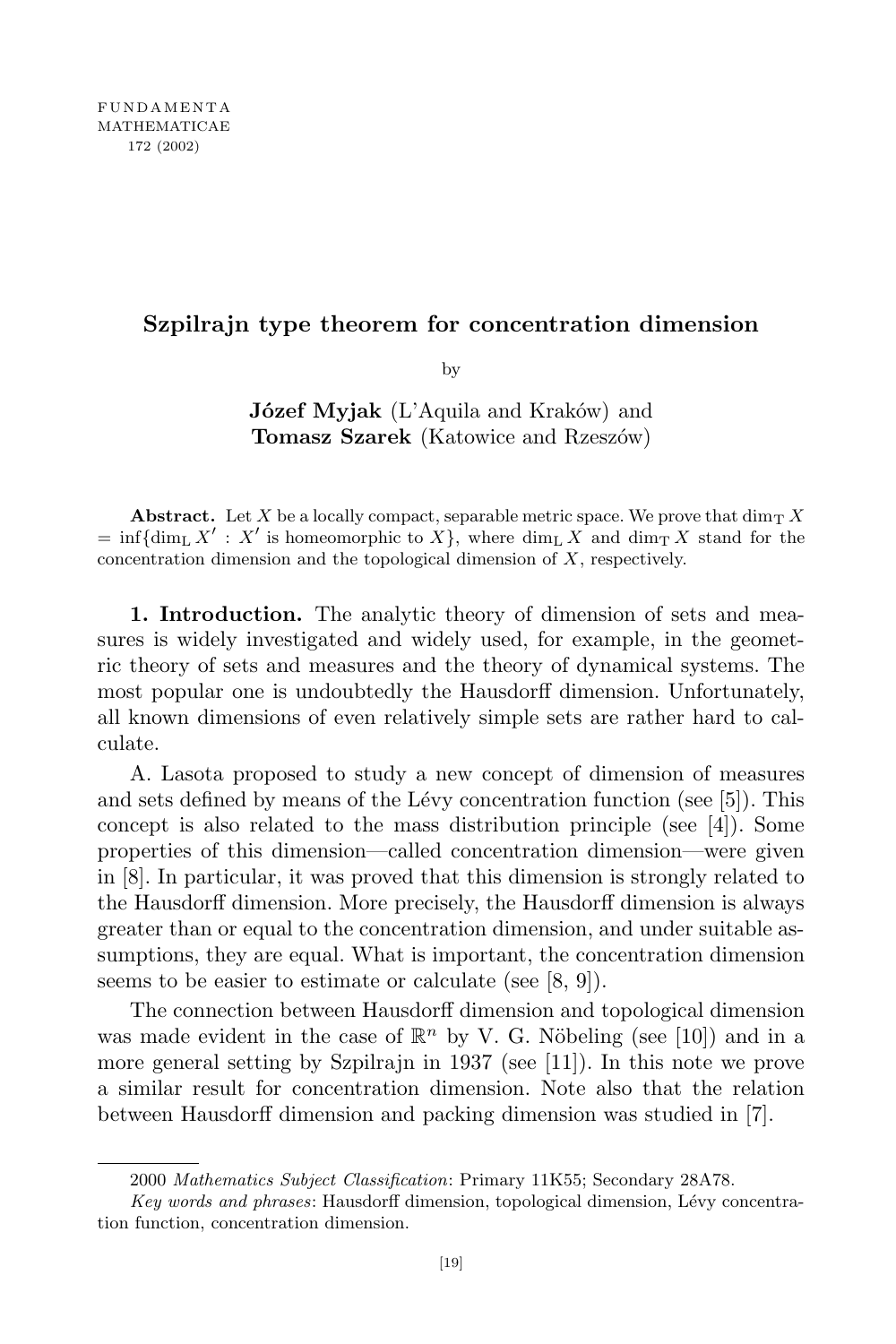**2. Notation** and **preliminaries.** Throughout this paper  $(X, \rho)$  denotes a locally compact, separable metric space. By  $B(x, r)$  (resp.  $B<sup>o</sup>(x, r)$ ,  $S(x,r)$  we denote the closed ball (resp. the open ball and sphere) in X with centre at *x* and radius *r*. For  $A \subset X$ , the symbols: cl $A$ ,  $\partial A$ , diam  $A$  and  $1_A$ stand for the closure, boundary, diameter and characteristic function of *A*, respectively. As usual,  $\mathbb R$  stands for the set of all reals and  $\mathbb N$  for the set of all positive integers. Moreover,  $\mathbb{R}_+ = [0, \infty)$  and  $\overline{\mathbb{R}}_+ = [0, \infty]$ .

By  $\mathcal{B}(X)$  we denote the  $\sigma$ -algebra of Borel subsets of X and by  $\mathcal{M}(X)$ the family of all finite Borel measures on *X*. Moreover,  $\mathcal{M}_1(X)$  denotes the family of all  $\mu \in \mathcal{M}(X)$  such that  $\mu(X) = 1$ , and  $\mathcal{M}_{\leq 1}(X)$  is the family of all measures  $\mu \in \mathcal{M}(X)$  such that  $0 < \mu(X) \leq 1$ .

Given an arbitrary function  $f : A \to \overline{\mathbb{R}}_+$ , where *A* is a Borel subset of  $\mathbb{R}$ , we denote by  $\mathcal{F}_f$  the set of all Borel measurable functions  $\phi: A \to \overline{\mathbb{R}}_+$  such that  $\phi(\lambda) \ge f(\lambda)$  for  $\lambda \in A$ . By the *upper integral* of *f* we mean the value

$$
\int_{A} f(\lambda) d\lambda = \inf_{\phi \in \mathcal{F}_f} \int_{A} \phi(\lambda) d\lambda.
$$

LEMMA 1. Let  $f : (0, b] \rightarrow (0, \infty], b > 0$ , *be an arbitrary function. Then b* 0  $f(\lambda) d\lambda > 0$ .

*Proof.* This is standard and left to the reader.

Given a measure  $\mu \in \mathcal{M}_1(X)$  we define the *lower* and *upper concentration dimension* of *µ* by the formulas

$$
\underline{\dim}_{\mathcal{L}} \,\mu = \liminf_{r \to 0} \frac{\log Q_{\mu}(r)}{\log r}, \quad \overline{\dim}_{\mathcal{L}} \,\mu = \limsup_{r \to 0} \frac{\log Q_{\mu}(r)}{\log r},
$$

where

$$
Q_{\mu}(r) = \sup \{ \mu(A) : \text{diam} A \le r, \ A \in \mathcal{B}(X) \} \quad \text{for } r > 0.
$$

Recall that  $Q_\mu$  is the well known *Lévy concentration function* frequently used in the theory of random variables (see [5]).

The *concentration dimension* of *X* is defined by the formula

(1) 
$$
\dim_{\mathrm{L}} X = \sup_{\mu \in \mathcal{M}_1(X)} \underline{\dim}_{\mathrm{L}} \mu.
$$

For  $A \subset X$  and  $s, \delta > 0$  define

$$
\mathcal{H}_{\delta}^{s}(A) = \inf \left\{ \sum_{i=1}^{\infty} (\text{diam } U_i)^s : A \subset \bigcup_{i=1}^{\infty} U_i \text{ and } \text{diam } U_i \le \delta \right\}
$$

and

$$
\mathcal{H}^s(A) = \lim_{\delta \to 0} \mathcal{H}^s_{\delta}(A).
$$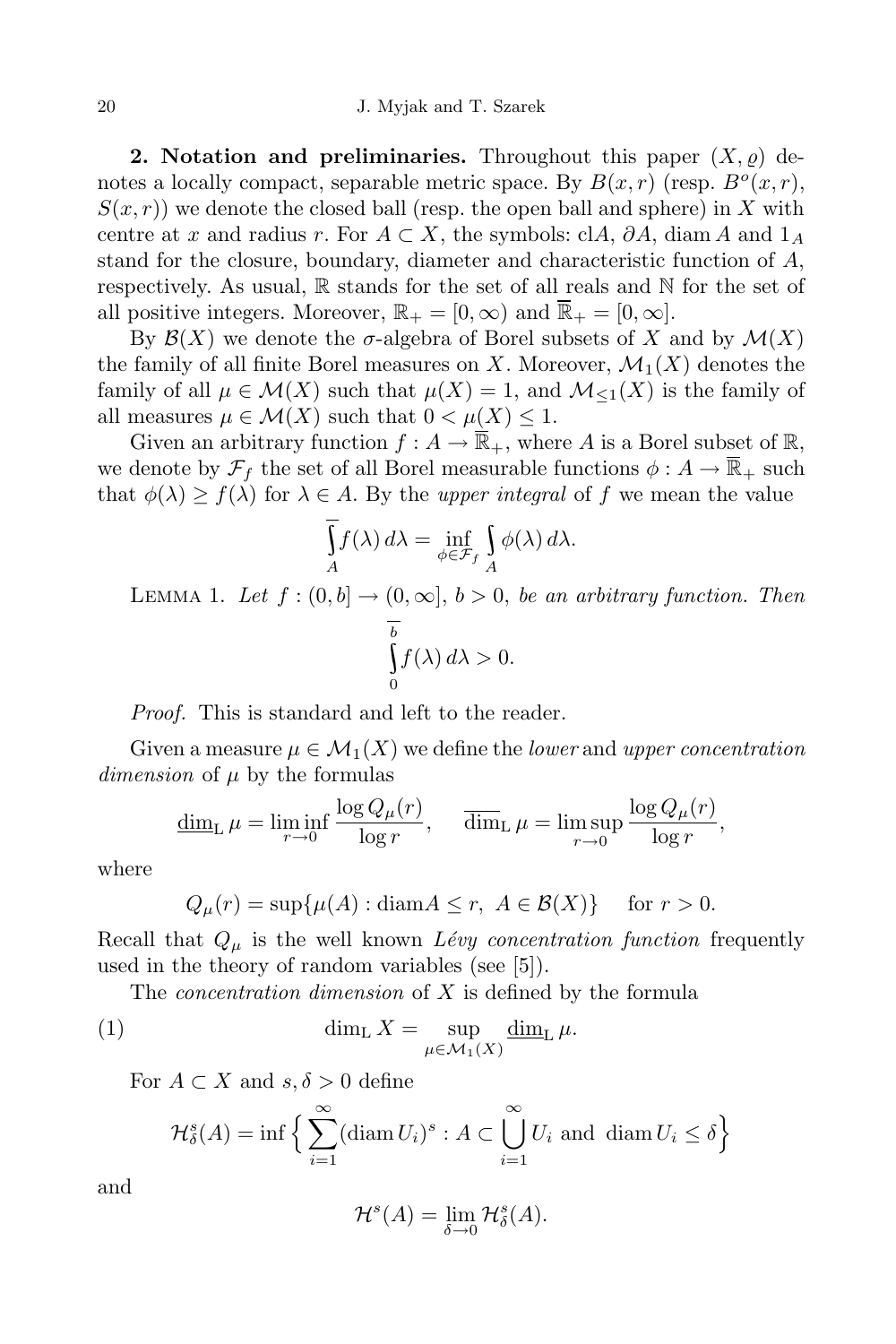The restriction of  $\mathcal{H}^s$  to the *σ*-algebra of  $\mathcal{H}^s$ -measurable sets is called the *s*-dimensional *Hausdorff* measure. Note that all Borel sets are  $\mathcal{H}^s$ -measurable. The value

$$
\dim_{\mathrm{H}} A = \inf\{s > 0 : \mathcal{H}^s(A) = 0\}
$$

is called the *Hausdorff* dimension of the set *A*. As usual we set inf  $\emptyset = +\infty$ .

The *Hausdorff* dimension of a measure  $\mu \in M_1(X)$  is defined by the formula

(2) 
$$
\dim_{\mathrm{H}} \mu = \inf \{ \dim_{\mathrm{H}} A : A \in \mathcal{B}(X), \ \mu(A) = 1 \}.
$$

Finally, recall that if *X* is a separable metric space, the three principal topological dimensions (small inductive dimension, large inductive dimension and covering dimension) are equal (see [2]). We denote this common value by  $\dim_{\mathbb{T}} X$  and call it the *topological dimension* of X. The value dim<sup>T</sup> *X* is an integer greater than or equal to *−*1, or *∞*. It can be defined by the following recurrent scheme:

(i) dim<sub>T</sub>  $X = -1$  if and only if  $X = \emptyset$ ;

(ii) dim<sub>T</sub>  $X \leq n, n = 0, 1, \ldots$ , if for every  $x \in X$  and every neighbourhood *U* of *x* there is a neighbourhood *V* of *x* such that  $V \subset U$  and  $\dim_{\mathrm{T}} \partial V$  ≤ *n* − 1;

(iii) dim<sub>T</sub>  $X = n$  if and only if dim<sub>T</sub>  $X \leq n$  and it is not true that dim<sub>T</sub>  $X \leq n-1$ ;

 $(iv)$  dim<sub>T</sub>  $X = \infty$  if dim<sub>T</sub>  $X \geq n$  for every  $n \in \mathbb{N}$ .

LEMMA 2. *If*  $\dim_{\mathbb{T}} X \geq d+1$ , *where d is* an *integer* greater *than* or equal  $to$  *−1, then there exist*  $x_0 \in X$  *and*  $\lambda_0 > 0$  *such that* dim<sub>T</sub>  $S(x_0, \lambda) \ge d$  *for*  $every \lambda \in (0, \lambda_0].$ 

*Proof.* Suppose, for a contradiction, that for every  $x_0 \in X$  and  $\lambda_0 > 0$ there exists  $\lambda \in (0, \lambda_0]$  such that  $\dim_\text{T} S(x_0, \lambda) \leq d-1$ . Then by the definition of topological dimension we have dim<sub>T</sub>  $X \leq d$ , which is impossible.

## **3. Results**

PROPOSITION 3. For every  $\mu \in \mathcal{M}_1(X)$  we have  $\dim_H \mu \geq \dim_L \mu$ .

*Proof.* We use an argument similar to that of Proposition 1.2 in [8] (see also [3, Chapter 3]). Let  $A \in \mathcal{B}(X)$  be such that  $\mu(A) = 1$ . Set  $d = \dim_L \mu$ . If *d* = 0, the statement of Proposition 3 is obvious. Suppose now that 0 *<*  $d \leq \infty$  and choose a positive number  $s < d$ . Define

$$
\omega(r) = \frac{\log Q_{\mu}(r)}{\log r} \quad \text{ for } r > 0.
$$

Then obviously

$$
Q_{\mu}(r) = r^{\omega(r)}
$$
 and  $\liminf_{r \to 0} \omega(r) > s$ .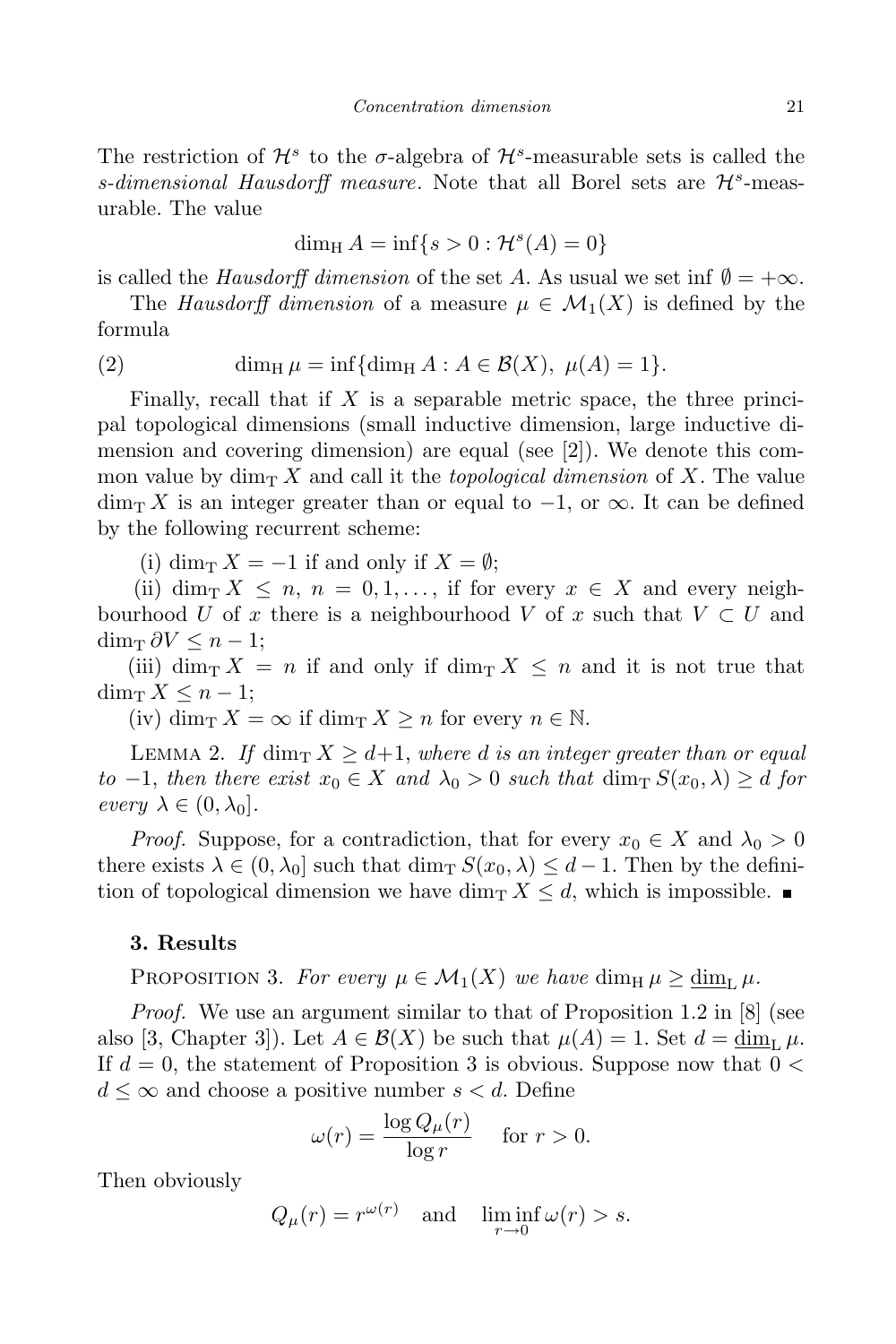Let  $r_0 \in (0,1)$  be such that  $\omega(r) > s$  for every  $r \in (0,r_0)$ . Fix  $r \in (0,r_0)$ and let  $\{U_i\}$  be an arbitrary cover of *A* satisfying diam  $U_i \leq r, i \in \mathbb{N}$ . We have

$$
1 = \mu(A) \le \sum \mu(U_i) \le \sum (\text{diam } U_i)^s.
$$

Therefore  $\mathcal{H}_r^s(A) \geq 1$  for  $r \in (0, r_0)$ . Consequently,  $\mathcal{H}^s(A) \geq 1$  and so  $\dim_{\text{H}} A \geq s$ . Since  $s < d$  was arbitrary, the statement follows.

From (1), (2) and Proposition 3 we immediately obtain

COROLLARY 4. dim<sub>H</sub>  $X >$  dim<sub>L</sub>  $X$ *.* 

**PROPOSITION 5.** Suppose that  $\dim_{\text{T}} X \geq d$ , where  $d \in \mathbb{N} \cup \{0\}$ . Then *there exists* a *Borel* measure  $\mu \in \mathcal{M}_{\leq 1}(X)$  *such that* 

(3) 
$$
\mu(B(x,r)) \le r^d
$$
 for every  $x \in X$  and  $r > 0$ .

*Proof.* We use induction on *d*. For  $d = 0$  condition (3) obviously holds for every measure  $\mu \in M_{\leq 1}(X)$ . Assume that the statement holds for  $d = k$ . We will prove it for  $d = k + 1$ . By Lemma 2 there exist  $x_0 \in X$  and  $\lambda_0 > 0$ such that  $\dim_{\mathbb{T}} S(x_0, \lambda) \geq k$  for every  $\lambda \in (0, \lambda_0]$ . We can assume that  $\lambda_0 < 1$  and  $B(x_0, \lambda)$  is compact. Fix  $\lambda \in (0, \lambda_0]$  and set  $X_\lambda = S(x_0, \lambda)$ . By the induction hypothesis there exists a nontrivial Borel measure  $\tilde{\mu}_{\lambda}$  on  $X_{\lambda}$ such that

$$
\widetilde{\mu}_{\lambda}(X_{\lambda}) \leq 1
$$
 and  $\widetilde{\mu}_{\lambda}(B_{\lambda}(x,r)) \leq r^k$  for every  $x \in X_{\lambda}$  and  $r > 0$ ,

where  $B_\lambda(x, r)$  stands for the closed ball in  $X_\lambda$  with centre at  $x \in X_\lambda$  and radius *r*. Define the measure  $\mu_{\lambda}: \mathcal{B}(X) \to [0,1]$  by the formula

$$
\mu_{\lambda}(A) = \widetilde{\mu}_{\lambda}(A \cap X_{\lambda}) \quad \text{ for } A \in \mathcal{B}(X).
$$

 $\text{Clearly } \mu_{\lambda} \in \mathcal{M}_{\leq 1}(X), \text{ supp } \mu_{\lambda} \subset S(x_0, \lambda) \text{ and }$ 

(4) 
$$
\mu_{\lambda}(B(x,r)) \leq 2^k r^k
$$
 for every  $x \in X$  and  $r > 0$ .

Define

$$
\alpha_{n,i} = \sup \left\{ \mu_{\lambda}(X) : \lambda \in \left( \frac{(i-1)\lambda_0}{n}, \frac{i\lambda_0}{n} \right] \right\} \quad \text{for } n \in \mathbb{N}, i = 1, \dots, n.
$$

Let

(5) 
$$
\nu_n = \frac{\lambda_0}{n} \sum_{i=1}^n \mu_{n,i} \quad \text{for } n \in \mathbb{N},
$$

where  $\mu_{n,i} = \mu_{\lambda_{n,i}}$  with  $\lambda_{n,i} \in ((i-1)\lambda_0/n, i\lambda_0/n]$  and such that

(6) 
$$
\mu_{\lambda_{n,i}}(X) \ge \alpha_{n,i}/2.
$$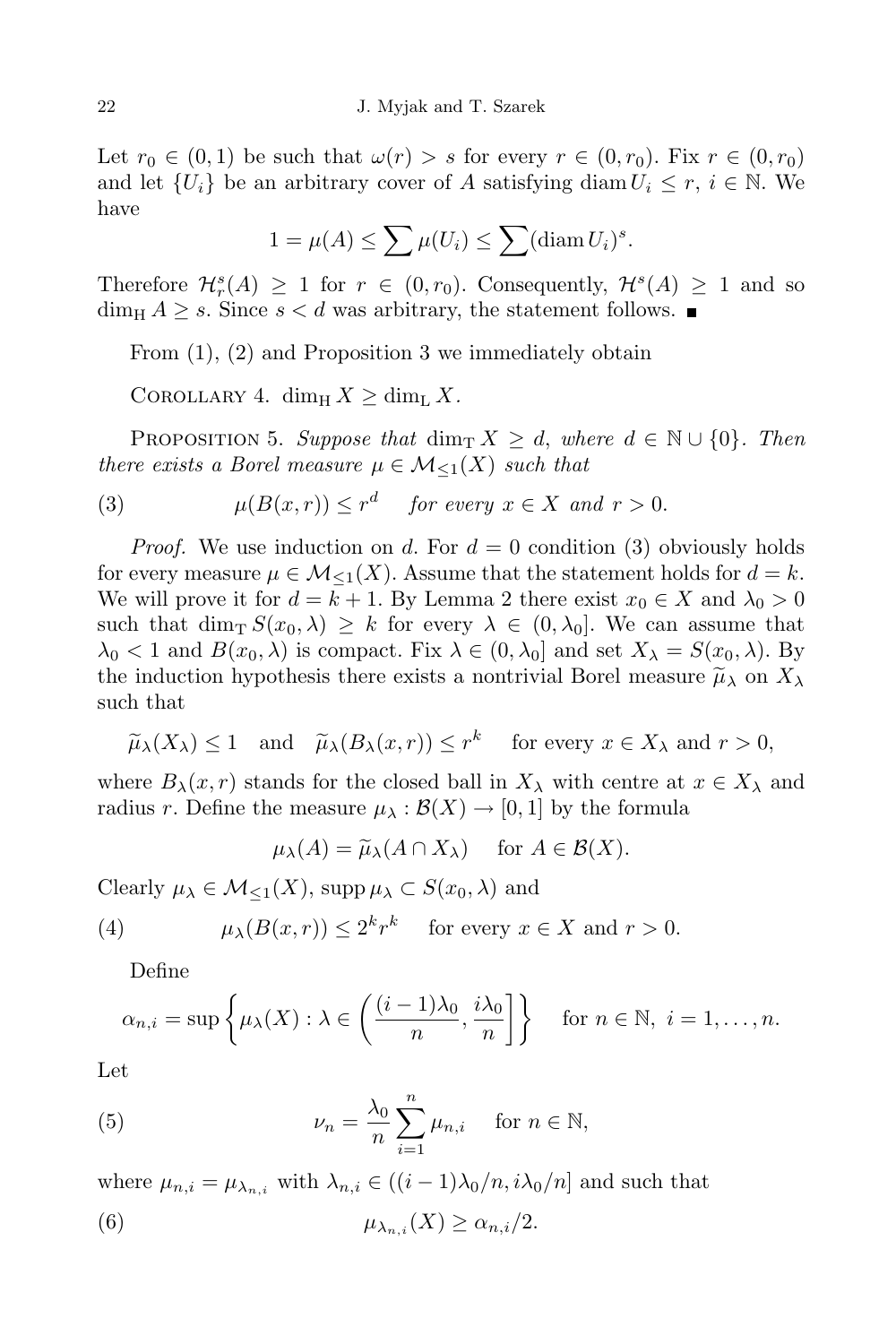Set  $K = B(x_0, \lambda_0)$ . Clearly supp  $\nu_n \subset K$  and  $\nu_n \in \mathcal{M}_{\leq 1}(X)$ . By (5) and (6) we have

(7) 
$$
2\nu_n(X) = 2\nu_n(K) = \frac{2\lambda_0}{n} \sum_{i=1}^n \mu_{n,i}(K) \ge \frac{\lambda_0}{n} \sum_{i=1}^n \alpha_{n,i}.
$$

Consider the function  $\phi$  :  $(0, \lambda_0] \rightarrow (0, \infty)$  given by

$$
\phi(\lambda) = \sum_{i=1}^n \alpha_{n,i} \cdot 1_{((i-1)\lambda_0/n, i\lambda_0/n]}(\lambda).
$$

Clearly  $\phi$  is Borel measurable and  $\phi(\lambda) \geq \mu_{\lambda}(X)$  for  $\lambda \in (0, \lambda_0]$ . Thus by (7), the definition of the upper integral and Lemma 1 we have

(8) 
$$
2\nu_n(K) \geq \int_{0}^{\lambda_0} \phi(\lambda) d\lambda \geq \int_{0}^{\lambda_0} \mu_{\lambda}(X) d\lambda > 0.
$$

Consider the sequence  $(\mu_n)_{n>1} \subset \mathcal{M}_1(X)$  given by the formula  $\mu_n =$  $\nu_n / \nu_n(X)$ ,  $n \in \mathbb{N}$ . Since  $\nu_n \in \mathcal{M}_{\leq 1}(X)$  we can choose a sequence  $(m_n)_{n \geq 1}$ such that  $\nu_{m_n}(X) \to a$  as  $n \to \infty$ . From (8) it follows that  $a > 0$ . Since the supports of  $\nu_n$  are contained in a compact set  $K$ , passing to a subsequence if necessary, we can assume that  $(\mu_{m_n})_{n\geq 1}$  converges weakly to some  $\mu_* \in \mathcal{M}_1(X)$ . It suffices to verify that the measure  $\mu = a\mu_*/2^{k+1}$  satisfies (3) with  $d = k + 1$ . To this end, fix  $x \in X$  and  $r > 0$  and consider the ball *B*(*x*, *r*). For  $n \in \mathbb{N}$  define

$$
\underline{i}(n) = \min J_n
$$
 and  $\overline{i}(n) = \max J_n$ ,

where

$$
J_n = \{1 \le i \le n : B(x,r) \cap S(x_0,\lambda_{n,i}) \neq \emptyset\}.
$$

If  $J_n = \emptyset$  we set  $\underline{i}(n) = \overline{i}(n) = 0$ . It can be verified that

(9) 
$$
\frac{\lambda_0}{n}(\overline{i}(n) - \underline{i}(n)) \leq 2r + \frac{\lambda_0}{n}.
$$

Further, by (5) and the construction of the measure  $\mu_{n,i}$  we have

$$
\nu_n(B(x,r)) = \frac{\lambda_0}{n} \sum_{i=1}^n \mu_{n,i}(B(x,r)) = \frac{\lambda_0}{n} \sum_{i=\underline{i}(n)}^{\overline{i}(n)} \mu_{n,i}(B(x,r)).
$$

Now, using (4) and (9) we obtain

$$
(10) \qquad \nu_n(B(x,r)) \le \frac{\lambda_0}{n} 2^k r^k (\overline{i}(n) - \underline{i}(n) + 1) \le 2^{k+1} r^{k+1} + \frac{\lambda_0}{n} 2^{k+1} r^k.
$$

Since  $(\mu_{m_n})_{n\geq 1}$  converges weakly to  $\mu_*$ , by the Alexandrov theorem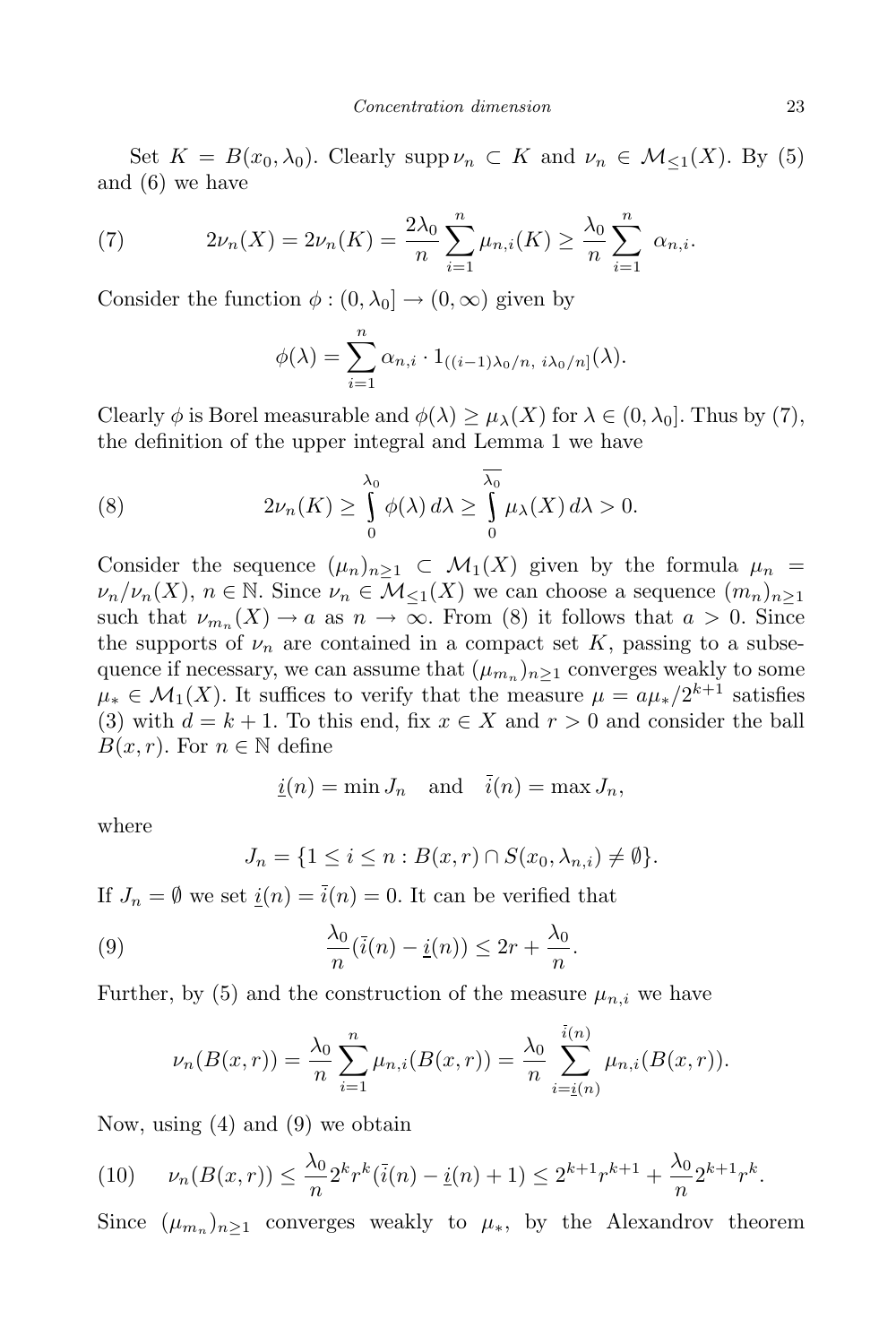(see [1]) for every  $\eta > 0$  we have

$$
\mu_*(B(x,r)) \le \mu_*(B^o(x,r+\eta)) \le \liminf_{n \to \infty} \mu_{m_n}(B^o(x,r+\eta))
$$
  

$$
\le \liminf_{n \to \infty} \frac{\nu_{m_n}(B(x,r+\eta))}{\nu_{m_n}(X)}.
$$

Consequently, by (10) and the choice of the subsequence  $(m_n)_{n\geq 1}$  we have

$$
\mu_*(B(x,r)) \le 2^{k+1}a^{-1}(r+\eta)^{k+1},
$$

and since  $\eta > 0$  was arbitrary, we obtain  $\mu_*(B(x,r)) \leq 2^{k+1}a^{-1}r^{k+1}$ . Keeping in mind the definition of  $\mu$  we obtain  $\mu(B(x,r)) \leq r^{k+1}$ . Since  $x \in X$ and  $r > 0$  were arbitrary, the proof is complete.

Proposition 6. *Let X be a locally compact*, *separable metric space. Then there exists a measure*  $\mu_* \in \mathcal{M}_1(X)$  *such that* 

dim<sub>L</sub>  $\mu_* \geq \dim_T X$ .

*Proof.* We can assume that  $X \neq \emptyset$ . Set  $d = \dim_T X$ . By Proposition 5 there exists a measure  $\mu \in M_{\leq 1}(X)$  such that  $\mu(B(x,r)) \leq r^d$  for every *x* ∈ *X* and *r* > 0. Define  $\mu_* = \mu/\mu(X)$ . Clearly  $\mu_* \in \mathcal{M}_1(X)$  and

$$
\mu_*(B(x,r)) \le (\mu(X))^{-1}r^d \quad \text{ for every } x \in X \text{ and } r > 0.
$$

Hence  $Q_{\mu*}(r) \leq (\mu(X))^{-1}r^d$  for  $r > 0$  and consequently

$$
\underline{\dim}_{\mathrm{L}} \,\mu_* = \liminf_{r \to 0} \frac{\ln Q_{\mu_*}(r)}{\ln r} \ge \liminf_{r \to 0} \frac{d \ln r - \ln \mu(X)}{\ln r} = d.
$$

As a consequence of Proposition 6 we immediately obtain

Corollary 7. *Let X be as in Proposition* 6*. Then*

 $\dim_{\mathbb{L}} X > \dim_{\mathbb{L}} X$ .

Corollary 8 (Szpilrajn [11]). *Let X be as above. Then*

 $\dim_{\rm H} X \geq \dim_{\rm T} X$ .

*Proof.* From the inequality dim<sub>H</sub>  $X \ge \dim_H \mu$  for every  $\mu \in \mathcal{M}_1(X)$ , Proposition 4 and the definition of the concentration dimension of *X* it follows that dim<sub>H</sub>  $X \geq \dim_{\text{L}} X$ . From this and Corollary 7 the statement follows.  $\blacksquare$ 

Theorem 9. *Let X be a locally compact*, *separable metric space. Then*

 $\dim_{\mathrm{T}} X = \inf \{ \dim_{\mathrm{L}} X' : X' \text{ is homeomorphic to } X \}.$ 

*Proof.* Set  $d = \dim_{\mathbb{T}} X$ . We can assume that  $d < \infty$ . By Proposition 6 for every  $X'$  homeomorphic to  $X$ , we have

$$
\dim_{\mathcal{L}} X' \ge d.
$$